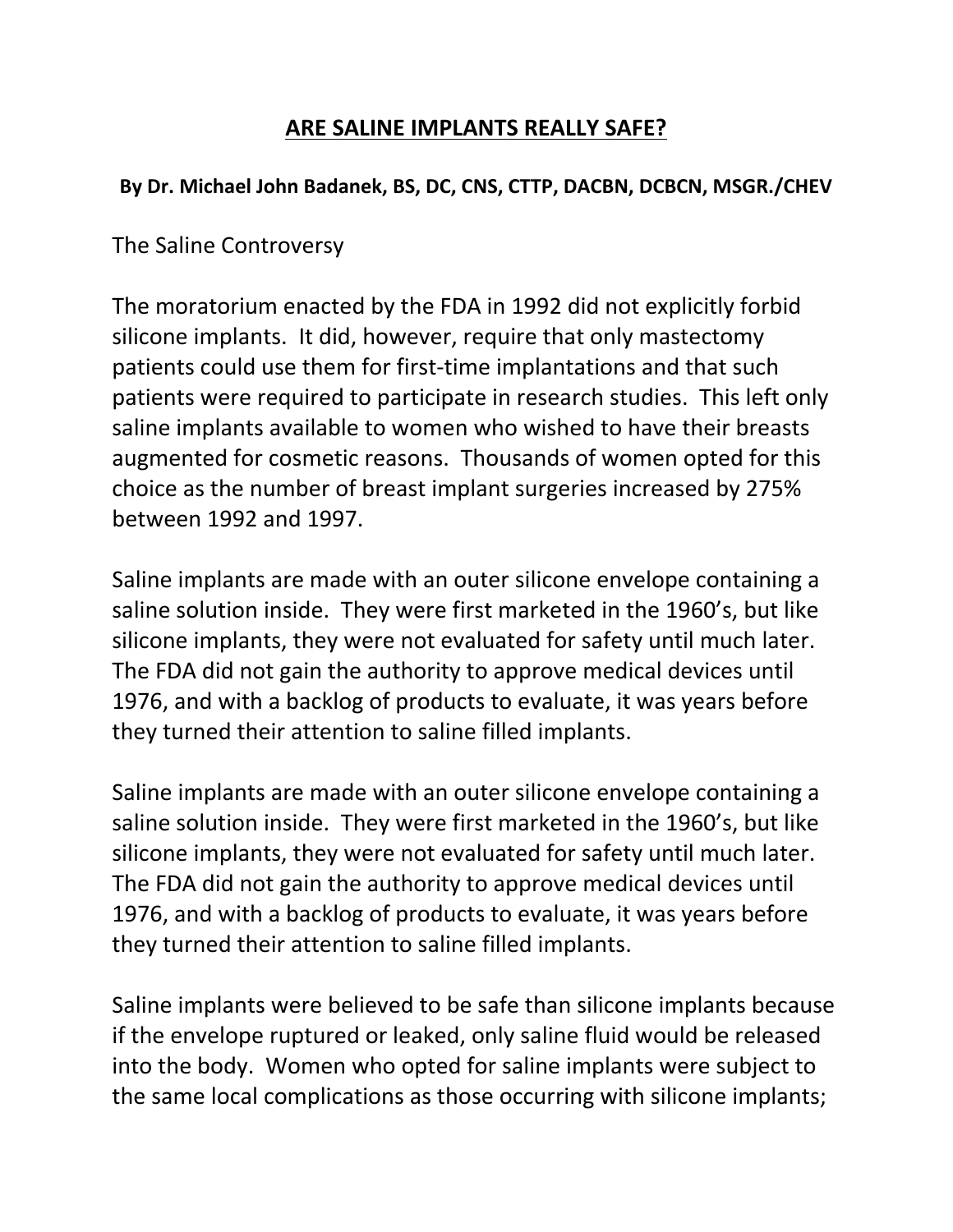infection, capsular contracture and rupture or deflation. Also, like their silicone counterparts, saline implants cold ripple, harden, change shape or more out of position. Women sometimes reported loss of feeling in the nipple or the breast, and in some cases the implants could also interfere with breast feeding and make the detection of breast cancer more difficult.

Nonetheless, doctors began seeing some of the same symptoms associated with silicone implants in their patients with saline implants. Some women were reporting chronic fatigue, swollen joints, increased number and duration of infections, including viral, bacterial and fungal infections. Symptoms related to immune deficiencies began appearing in women with saline implants.

In January of 1993, the FDA published a proposal in the Federal register calling for manufacturer's safety and effectiveness data for saline filled implants, and in June of 1994, the agency heard testimony from interested parties. As a result of this testimony, the FDA updated the patient information sheet on the risks of saline implants provided to patients.

After reading the research on biotoxins, which includes the work of Dr. Ritchie Shoemaker, MD., the author of the book "Mold Warriors", I have decided that there is a correlation of mold growing inside the chest cavity around the saline implants, whether inside or outside the implants. Women with saline implants who are exposed to environment rich in mod may have mold spore contaminants reaching the saline implants via the bloodstream after the spores are inhaled. It is documented that patients, who were evacuating from hurricanes returned to their homes to sleep o0n moldy mattresses and quickly developed a serious disease consistent with sick building syndrome, but with the sick building inside their chest wall, whether the mold was around the outside or inside of the saline breast implants.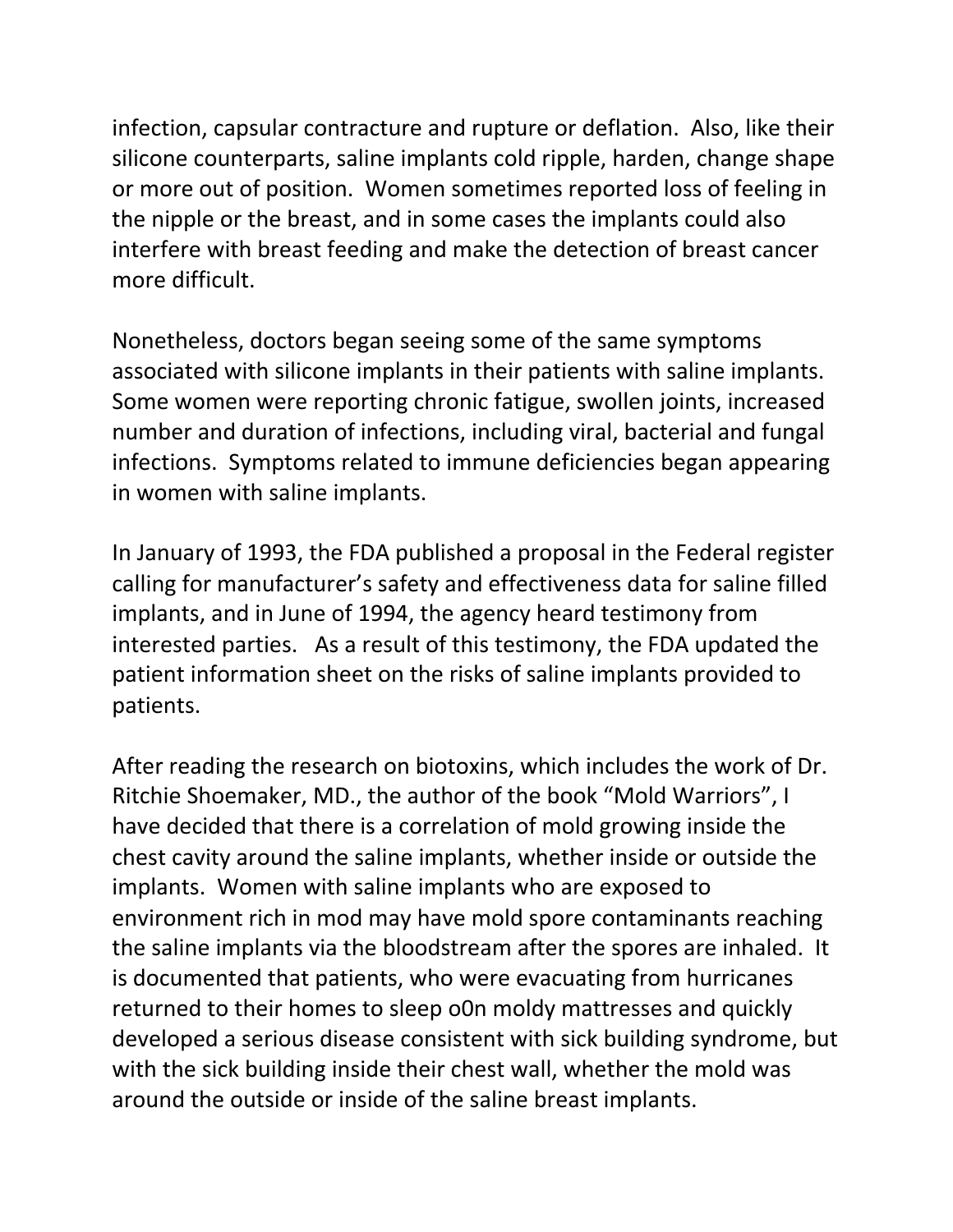Another issue of saline implant patients is reduced alpha MSH Levels, due to damaged leptin receptors in the hypothalamus, and abnormal visual contrast sensitivity tests, due to the neurotoxicity of the biotoxin affecting the optic nerve.

For patients with only ONE saline implant there is mold either in or around the implant, and we see neurological symptoms isolated only to that side of the body. For example, an infected left breast implant usually shows cardiac arrhythmias due to the sub-muscular implant is very close to the heart.

You can read additional data attached on symptoms of saline implant disease:

# **SYMPTOMS OF SALINE IMPLANT DISEASE**

ENDOCRINE SYSTEM:

Thyroid:

Hair Loss Constipation Weight Gain Dry Skin Low Basal Metabolic Temperature

ADH:

Excessive thirst Shocks from static electricity Frequent urination

Adrenal:

Low Blood Pressure Dizziness Passing out, especially with standing up quickly (orthostatic Hypotension)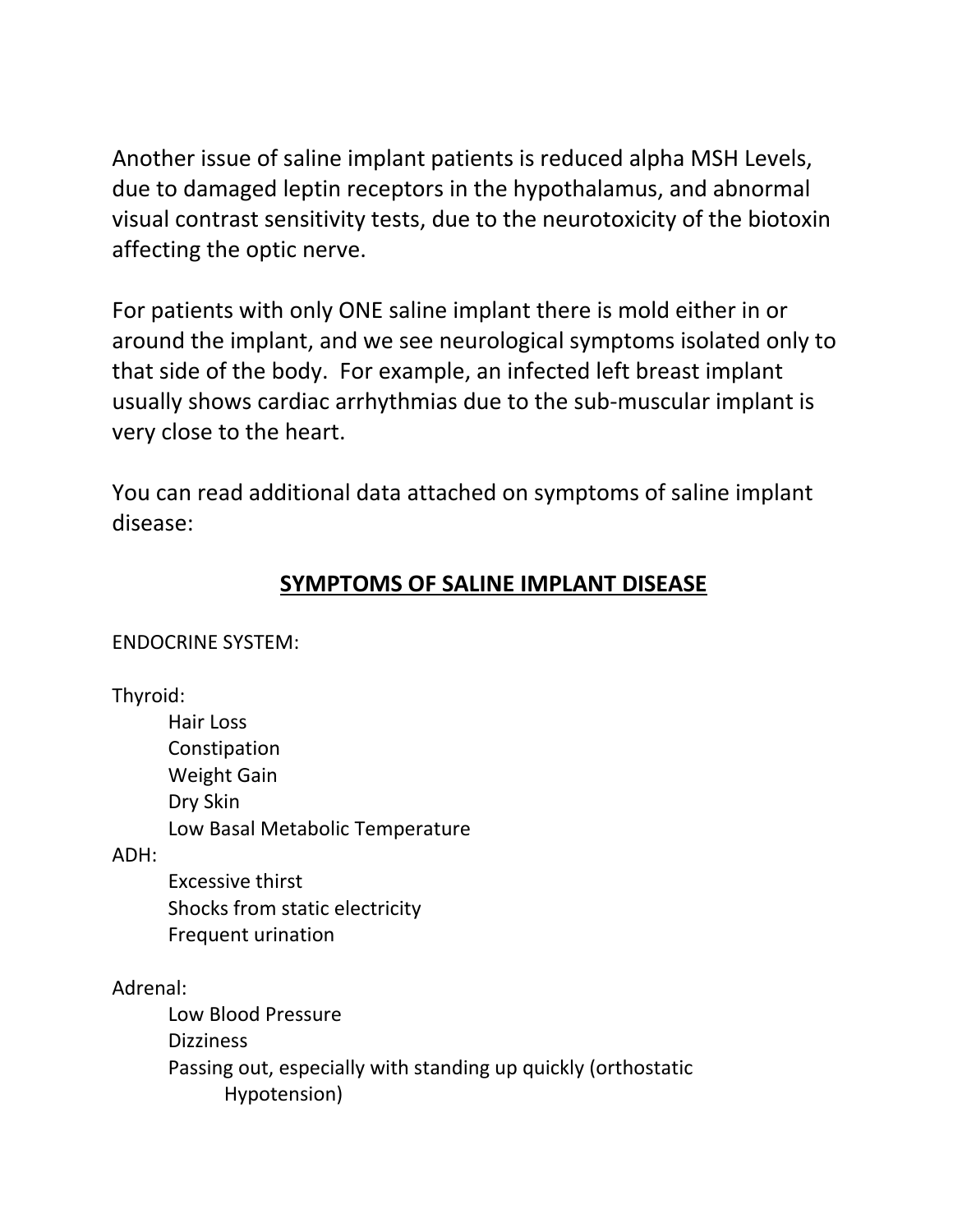Feeling as if you are dying

Sex Hormones:

Irregular or lack of menses PMS Low Sex Drive

### NEUROLOGICAL SYSTEM:

| Arrhythmias                                      |
|--------------------------------------------------|
| <b>Cognitive Dysfunction</b>                     |
| <b>Memory Lane</b>                               |
| Difficulty with Concentration                    |
| <b>Brain Fog</b>                                 |
| Abnormal Brain MRI or Spectra Scan of the Brain  |
| <b>Blurred Vision</b>                            |
| <b>Sensory Loss</b>                              |
| <b>Tingling</b>                                  |
| <b>Burning Pain of Extremities</b>               |
| <b>Muscle Weakness</b>                           |
| <b>Balance Disturbance</b>                       |
| Burning Pain of the Chest Wall, Breast or Axilla |
| <b>Headaches</b>                                 |
| <b>Tremors</b>                                   |
| <b>Seizures</b>                                  |
| Photosensitivity                                 |
| <b>Muscle Twitches</b>                           |
| <b>Sharp Pains</b>                               |
|                                                  |

#### IMMUNE SYSTEM

- Viral Infection Mouth Ulcers Herpes Simplex
- Fungal Infections Chronic Urinary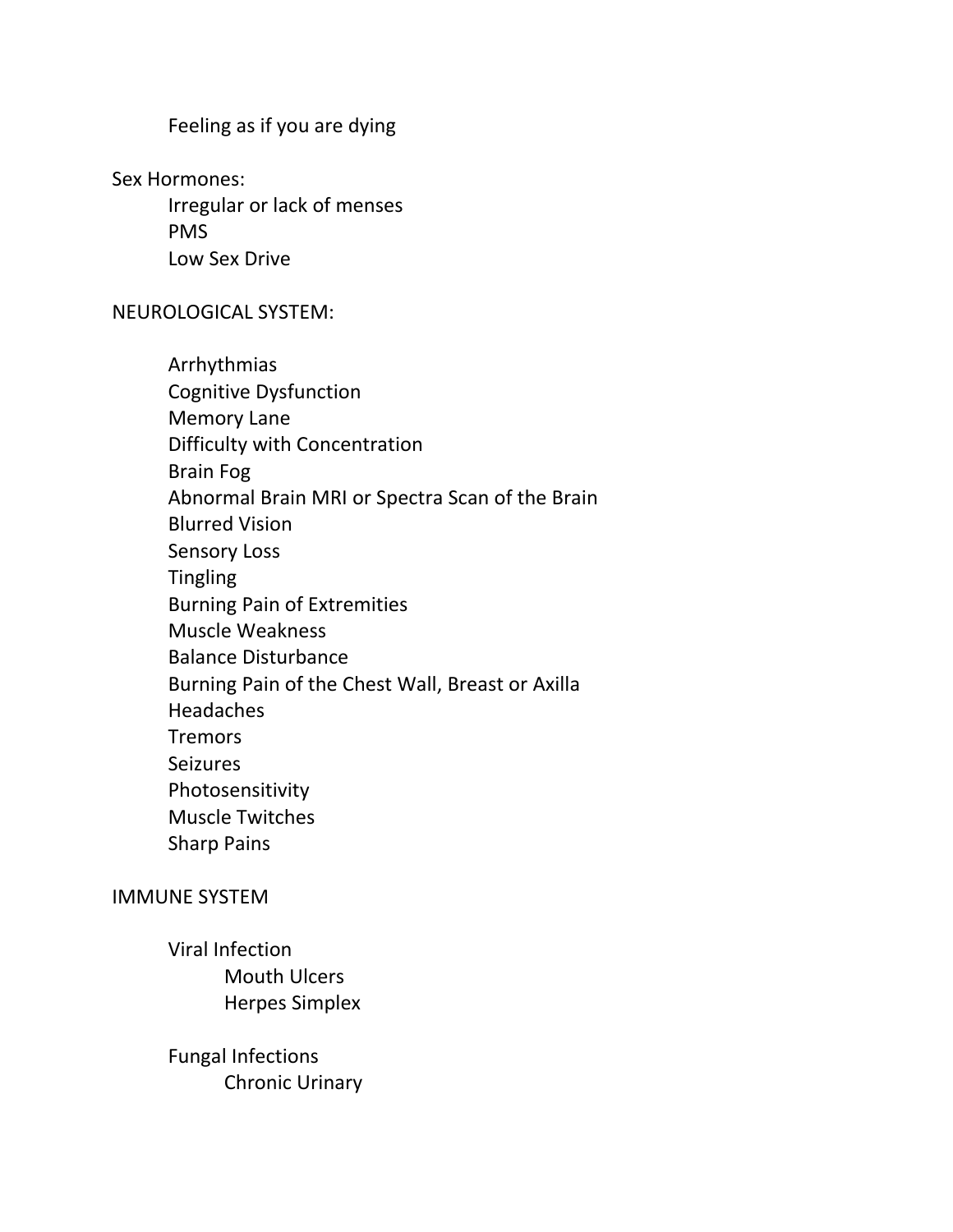Tract Infections Mouth Ulcers Shortness of Breath Depression Fungal Rashes

#### Bacterial Infection

Chronic Urinary Tract Infections Low Grade fever Night Sweats **Bronchitis Sinusitis Colitis** Periodontal Disease

### Autoimmune Disease (intracellular bacteria)

(less common in biotoxin patients) Rashes Joint Aches and Swelling Raynaud's Disease Dry Eyes Dry Mouth Difficulty Swallowing (less common than in silicone patients) Photosensitivity Difficulty Swallowing Abnormal Blood Clotting

Other Symptoms

Muscle Aches Chronic Fatigue Lymph Node Enlargement Mal-absorption syndrome Food Allergies